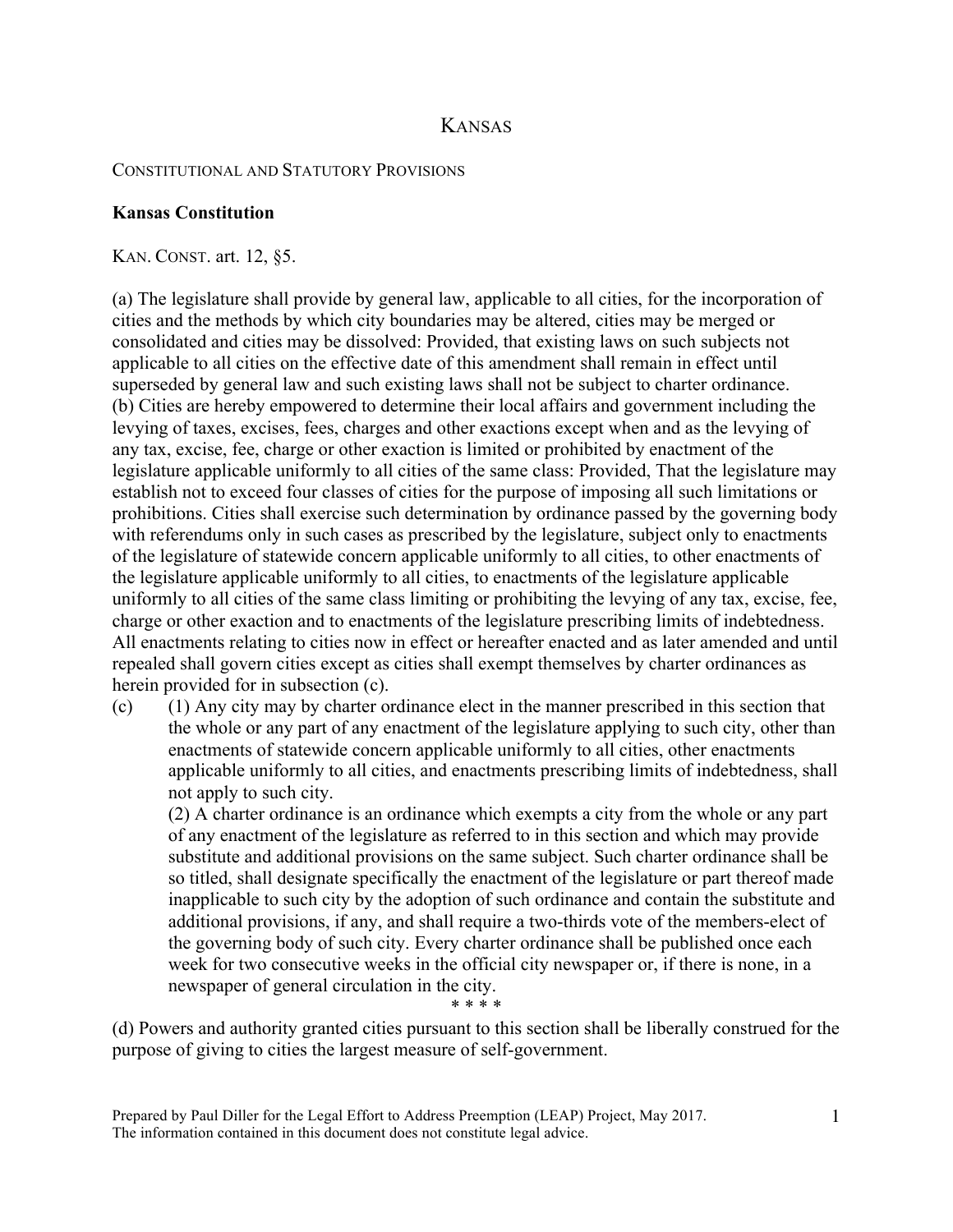(e) This amendment shall be effective on and after July 1, 1961.

## **Kansas Statutes**

- KAN. STAT. ANN. § 19-101. County as corporation; powers generally; home rule.

That each organized county within this state shall be a body corporate and politic, and as such shall be empowered for the following purposes: First, to sue and be sued; second, to purchase and hold real and personal estate for the use of the county, and lands sold for taxes as provided by law; third, to sell and convey any real or personal estate owned by the county, and make such order respecting the same as may be deemed conducive to the interest of the inhabitants; fourth, to make all contracts and do all other acts in relation to the property and concerns of the county, necessary to the exercise of its corporate or administrative powers; fifth, to exercise the powers of home rule to determine their local affairs and government authorized under the provisions of K.S.A. 19-101a; sixth, to exercise such other and further powers as may be especially conferred by law.

- KAN. STAT. ANN. § 19-101a. Home rule powers; limitations, restrictions and prohibitions; procedure.

(a) The board of county commissioners may transact all county business and perform all powers of local legislation and administration it deems appropriate, subject only to the following limitations, restrictions or prohibitions:

(1) Counties shall be subject to all acts of the legislature which apply uniformly to all counties.

(2) Counties may not consolidate or alter county boundaries.

(3) Counties may not affect the courts located therein.

(4) Counties shall be subject to acts of the legislature prescribing limits of indebtedness.

(5) In the exercise of powers of local legislation and administration authorized under provisions of this section, the home rule power conferred on cities to determine their local affairs and government shall not be superseded or impaired without the consent of the governing body of each city within a county which may be affected.

(6) Counties may not legislate on social welfare administered under state law enacted pursuant to or in conformity with public law No. 271--74th congress, or amendments thereof.

(7) Counties shall be subject to all acts of the legislature concerning elections, election commissioners and officers and their duties as such officers and the election of county officers.

(8) Counties shall be subject to the limitations and prohibitions imposed under K.S.A. 12- 187 to 12-195, inclusive, and amendments thereto, prescribing limitations upon the levy of retailers' sales taxes by counties.

(9) Counties may not exempt from or effect changes in statutes made nonuniform in application solely by reason of authorizing exceptions for counties having adopted a charter for county government.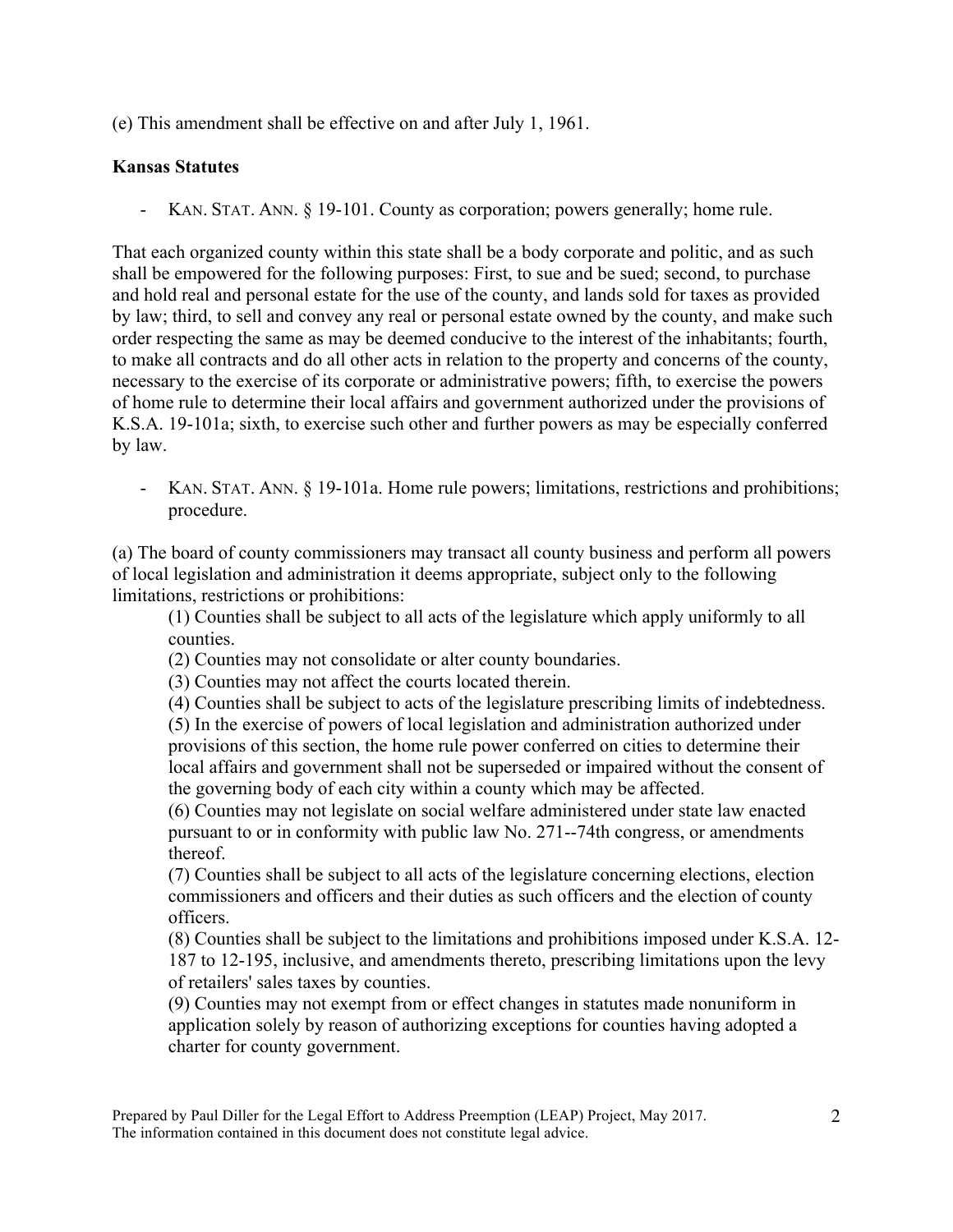(10) No county may levy ad valorem taxes under the authority of this section upon real property located within any redevelopment project area established under the authority of K.S.A. 12-1772, and amendments thereto, unless the resolution authorizing the same specifically authorized a portion of the proceeds of such levy to be used to pay the principal of and interest upon bonds issued by a city under the authority of K.S.A. 12- 1774, and amendments thereto.

(11) Counties shall have no power under this section to exempt from any statute authorizing or requiring the levy of taxes and providing substitute and additional provisions on the same subject, unless the resolution authorizing the same specifically provides for a portion of the proceeds of such levy to be used to pay a portion of the principal and interest on bonds issued by cities under the authority of K.S.A. 12-1774, and amendments thereto.

(12) Counties may not exempt from or effect changes in the provisions of K.S.A. 19- 4601 through 19-4625, and amendments thereto.

(13) Except as otherwise specifically authorized by K.S.A. 12-1,101 through 12-1,109, and amendments thereto, counties may not levy and collect taxes on incomes from whatever source derived...

(b) Counties shall apply the powers of local legislation granted in subsection (a) by resolution of the board of county commissioners. If no statutory authority exists for such local legislation other than that set forth in subsection (a) and the local legislation proposed under the authority of such subsection is not contrary to any act of the legislature, such local legislation shall become effective upon passage of a resolution of the board and publication in the official county newspaper. If the legislation proposed by the board under authority of subsection (a) is contrary to an act of the legislature which is applicable to the particular county but not uniformly applicable to all counties, such legislation shall become effective by passage of a charter resolution in the manner provided in K.S.A. 19-101b, and amendments thereto. (c) Any resolution adopted by a county which conflicts with the restrictions in subsection (a) is null and void.

 $\mathcal{L}_\mathcal{L} = \{ \mathcal{L}_\mathcal{L} = \{ \mathcal{L}_\mathcal{L} = \{ \mathcal{L}_\mathcal{L} = \{ \mathcal{L}_\mathcal{L} = \{ \mathcal{L}_\mathcal{L} = \{ \mathcal{L}_\mathcal{L} = \{ \mathcal{L}_\mathcal{L} = \{ \mathcal{L}_\mathcal{L} = \{ \mathcal{L}_\mathcal{L} = \{ \mathcal{L}_\mathcal{L} = \{ \mathcal{L}_\mathcal{L} = \{ \mathcal{L}_\mathcal{L} = \{ \mathcal{L}_\mathcal{L} = \{ \mathcal{L}_\mathcal{$ 

#### MUNICIPAL HOME RULE STRUCTURE, INCLUDING IMMUNITY FROM STATE PREEMPTION

Kansas provides municipal home rule through its constitution and county home rule by statute. The constitutional amendment, adopted in 1961, provides cities with the authority "to determine their local affairs and government" as well as some fiscal authority regarding taxes, fees, and charges. The provision then imposes restrictions on the state's ability to preempt. Namely, preemption must be uniform, and with respect to preempting cities' fiscal authority, uniform preemption may proceed "by class," with a limit of four classes of cities.

The Kansas Supreme Court has noted that the municipal home rule amendment functionally overrode Dillon's Rule, thus freeing municipalities from dependence upon the legislature for a